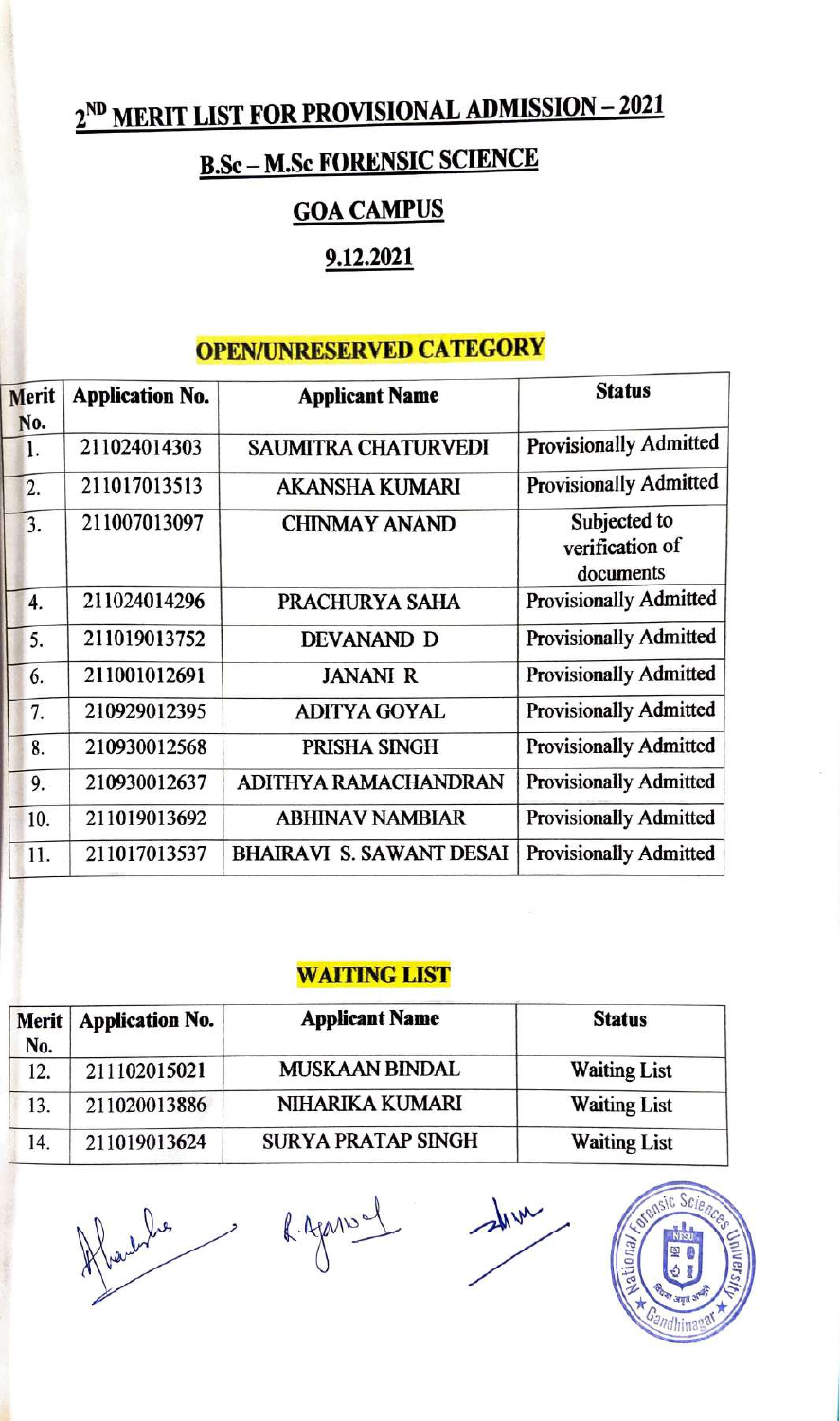#### **EWS CATEGORY**

| Merit<br>No. | <b>Application No.</b> | <b>Applicant Name</b>                      | <b>Status</b>                                |
|--------------|------------------------|--------------------------------------------|----------------------------------------------|
| 1.           | 211012013296           | <b>SHIVAM RANA</b>                         | <b>Provisionally Admitted</b>                |
| 2.           | 211012013281           | <b>MASULU NAVYA SREE</b>                   | <b>Provisionally Admitted</b>                |
| 3.           | 211017013531           | PRAKRITI NARESH NAIK                       | Subjected to<br>verification of<br>documents |
| 4.           | 211013013329           | <b>SAI SASIDHAR REDDY</b><br><b>SOMULA</b> | <b>Provisionally Admitted</b>                |

### **OBC-SEBC CATEGORY**

| Merit  <br>No. | <b>Application No</b> | Applicant name       | <b>Status</b>          |
|----------------|-----------------------|----------------------|------------------------|
|                | 211019013660          | <b>SREELAKSHMI M</b> | Provisionally admitted |

#### **WAITING LIST**

| Merit<br>No. | <b>Application</b><br>No | <b>Applicant name</b> | <b>Status</b> |
|--------------|--------------------------|-----------------------|---------------|
| <u>.</u>     | 211022014096             | <b>AKHIL MOHAN</b>    | waiting       |

## **SC CATEGORY**

| Merit  <br>No. | <b>Application No</b> | <b>Applicant name</b>             | <b>Status</b>          |
|----------------|-----------------------|-----------------------------------|------------------------|
|                | 211028014631          | AAKANSHA ATMARAM<br><b>KAMBLE</b> | Provisionally admitted |
| 2.             | 211025014495          | <b>MASANI BHAVYA SRI</b>          | Provisionally admitted |
| 3.             | 211019013620          | <b>SUBIN S KUMAR</b>              | Provisionally admitted |

flachedes highway

'

Jur